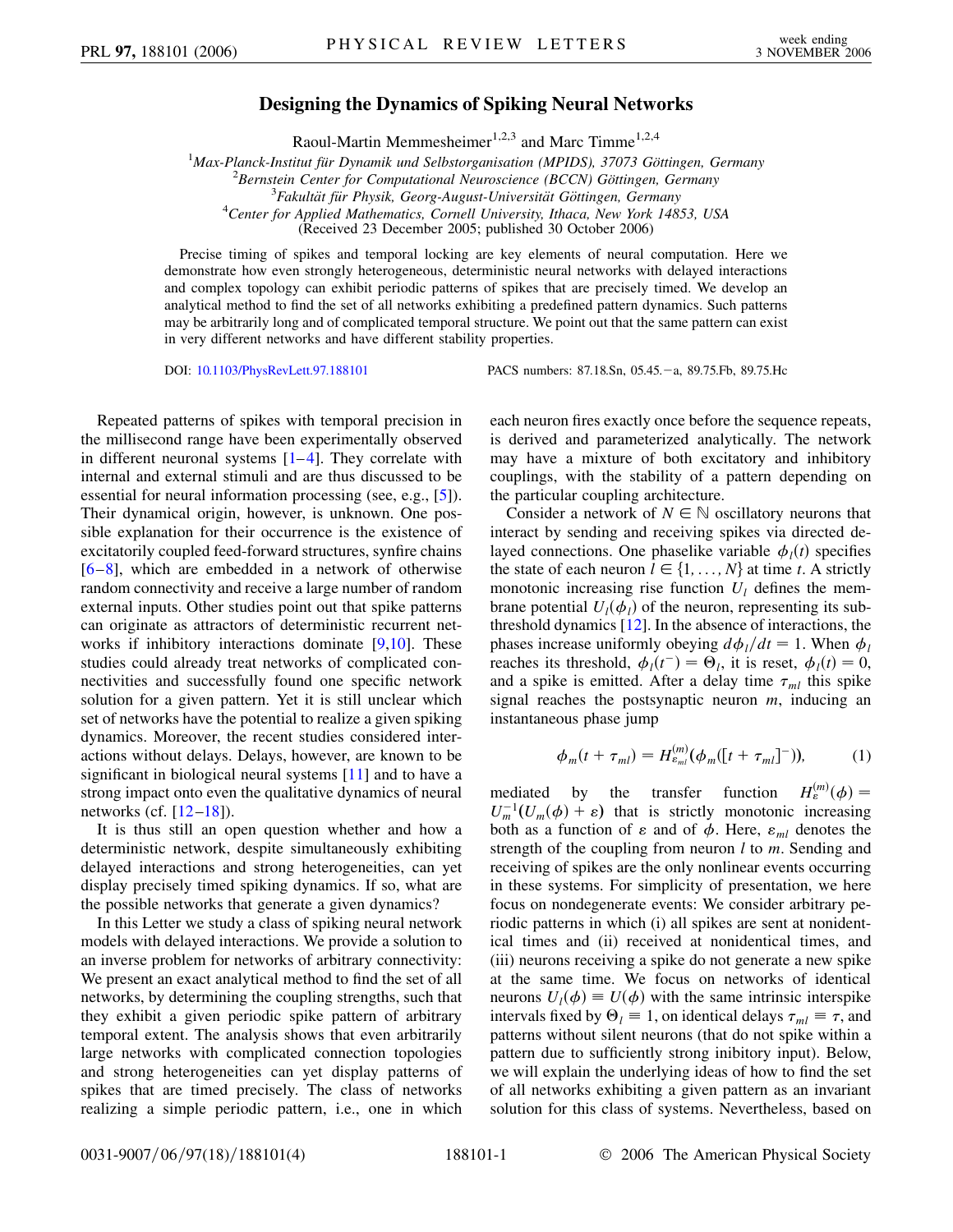the analysis presented here, the developed method can be further extended [[19](#page-3-10)] to cover also different types of neurons, heterogeneously distributed delays and thresholds, and complicated stored patterns that include degenerate spikes, multiple firings of the same neuron, and silent neurons that never fire. Figure [1](#page-1-0) illustrates such a general case.

What characterizes a periodic pattern of precisely timed spikes? Let  $t_i$ ,  $i \in \mathbb{Z}$ , be an ordered list of times at which a neuron emits the *i*th spike occurring in the network, such that  $t_i > t_i$  if  $j > i$ . Assume a periodic pattern consists of *M* spikes. Such a pattern is then characterized by its period *T*, by the times  $t_i \in [0, T)$  of spikes  $i \in \{1, \ldots, M\}$ , and by the indices  $s_i \in \{1, \ldots, N\}$  identifying the neuron that spikes at  $t_i$ . To exclude technicalities in the presentation, we assume that for all pairs  $t_i$  and  $t_j$  of subsequent spike times of each neuron *l*, it receives at least one spike within the interval  $(t_i, t_j) \cap (t_i, t_i + \Theta_l)$ . Periodicity entails  $t_i$  +  $nT = t_{i+nM}$  and  $s_i = s_{i+nM}$  for all  $n \in \mathbb{Z}$ . This imposes conditions on the time evolution of the neurons' phases. Suppose a specific neuron *l* fires at  $K(l)$  times  $t_{i_k} \in [0, T)$ ,  $k \in \{1, \ldots, K(l)\}$  within the first period. For the nondegenerate patterns considered, this implies

$$
\phi_l(t_{i_k}^-) = 1,\tag{2}
$$

<span id="page-1-2"></span><span id="page-1-1"></span>whereas at any other time  $t \in [0, T)$ ,  $t \neq t_{i_k}$  for all *k*,

$$
\phi_l(t^-) < 1,\tag{3}
$$

to prevent untimely firing. The monotonicity of the transfer function implies that the periodicity of the pattern is necessary and sufficient [[19](#page-3-10)] for the periodicity of the phases,

$$
\phi_l(t) = \phi_l(t + nT), \tag{4}
$$

<span id="page-1-6"></span>for all  $n \in \mathbb{Z}$  and all  $t \in [0, T)$ . We therefore equivalently consider  $\phi_i(t)$  for  $t \in [0, T)$  with periodic boundary conditions. All times are measured modulo *T* and spike time labels *i* are reduced to  $\{1, \ldots, M\}$  by subtracting a suitable integer multiple of *M*. Let  $P(i) \in \{1, \ldots, M\}$  denote the spike arriving last before the firing time  $t_i$  such that  $P(i) =$  $\argmin\{t_i - \theta_j | j \in \{1, ..., M\}\}\$ , where  $\theta_j = t_j + \tau$  is the arrival time of the spike labeled *j*.

<span id="page-1-0"></span>

FIG. 1 (color). Complicated spike pattern in a small network  $(N = 15)$ . (a) Network of eight integrate-and-fire (green) and seven Mirollo-Strogatz (blue) neurons with distributed thresholds  $\Theta_l \in [0.5, 2.0]$  and delays  $\tau_{ml} \in [0.1, 0.9]$ . Each directed connection between any two neurons is randomly chosen to be present with probability  $p = 0.6$ . Connections are either excitatory (black) or inhibitory (red) (thicknesses proportional to coupling strengths). (b) The spiking dynamics (green and blue bars according to neuron type) of the network shown in (a) perfectly agrees with the predefined pattern (period  $T = 1.3$ ) of precisely timed spikes (black bars underlying the colored ones). The pattern includes several simultaneous spikes. Three neurons,  $l \in \{4, 11, 12\}$ , are switched off (nonspiking).

<span id="page-1-3"></span>Moreover, let  $\Delta_j = \theta_{j+1} - \theta_j$  be the time differences between two successive arrivals. We can now rewrite Eqs. ([2](#page-1-1)) and ([3\)](#page-1-2) for neuron *l* as a set of conditions on the phases  $\phi_i(\theta_i)$  at each spike-arrival time  $\theta_i$ , in terms of the firing times  $t_{i_k}$  of that neuron and spike-arrival times  $\theta_i$ ,

$$
\phi_l(\theta_{P(i_k)}) = 1 - (t_{i_k} - \theta_{P(i_k)}),
$$
\n(5)

$$
\phi_l(\theta_j) < 1 - \Delta_j,\tag{6}
$$

<span id="page-1-4"></span>where  $k \in \{1, ..., K(l)\}$  and  $j \in \{1, ..., M\}$ ,  $j \neq P(i_k)$  for all *k*. The coupling strengths  $\varepsilon_{ll'}$ , *l*,  $l' \in \{1, ..., N\}$  of a network realizing a given pattern are now restricted by a system of  $\sum_{l=1}^{N} K(l) = M$  nonlinear equations and  $\sum_{l=1}^{N} [M - K(l)] = (N - 1)M$  inequalities originating from  $(5)$  and  $(6)$  $(6)$  $(6)$ : After a firing of neuron *l* at time  $t_i$  where its phase is zero, conditions  $(5)$  $(5)$  and  $(6)$  $(6)$  impose restrictions at each spike-arrival time while the time evolution proceeds towards the subsequent firing time  $t_i$  of neuron *l*, as illustrated in Fig. [2.](#page-2-0) As a result, we have

$$
H_{\varepsilon_{ls_{P(i)+1}}}(\theta_{P(i)+1} - t_i) < 1 - \Delta_{P(i)+1},
$$
\n
$$
H_{\varepsilon_{ls_{P(i)+2}}}[H_{\varepsilon_{ls_{P(i)+1}}}(\theta_{P(i)+1} - t_i) + \Delta_{P(i)+1}] < 1 - \Delta_{P(i)+2},
$$
\n
$$
H_{\varepsilon_{ls_{P(j)}}}(\ldots H_{\varepsilon_{ls_{P(i)+2}}}[H_{\varepsilon_{ls_{P(i)+1}}}(\theta_{P(i)+1} - t_i) + \Delta_{P(i)+1}]\ldots + \Delta_{P(j)-1}) = 1 - (t_j - \theta_{P(j)}).
$$
\n
$$
(7)
$$

<span id="page-1-5"></span>A particular solution [[20](#page-3-11)] to the system ([7\)](#page-1-5), provides the coupling strengths  $\varepsilon_{ll'}$ ,  $l' \in \{1, ..., N\}$ , of incoming connections to neuron *l*. Solutions to systems analogous to [\(7](#page-1-5)) for all neurons *l* define the coupling architecture of the entire network. Often ([7](#page-1-5)) is an underdetermined system such that many solutions exist, implying that many different networks realize the same predefined pattern; cf. Fig. [3.](#page-2-1)

We can then require additional properties from the network. For instance, a connection from a neuron *l* to *m* can be absent (requiring the coupling strength  $\varepsilon_{ml} = 0$ ), taken to be inhibitory ( $\varepsilon_{ml}$  < 0), excitatory ( $\varepsilon_{ml}$  > 0) or to lie within an interval. In particular, we can specify inhibitory and excitatory subpopulations. In certain cases, such as for networks of leaky integrate-and-fire neurons [\[21\]](#page-3-12),  $U(\phi)$  =  $U_{\gamma}(\phi) = [1 - \exp(-\gamma \phi)]/[1 - \exp(-\gamma)], \quad \gamma > 0, \text{ or}$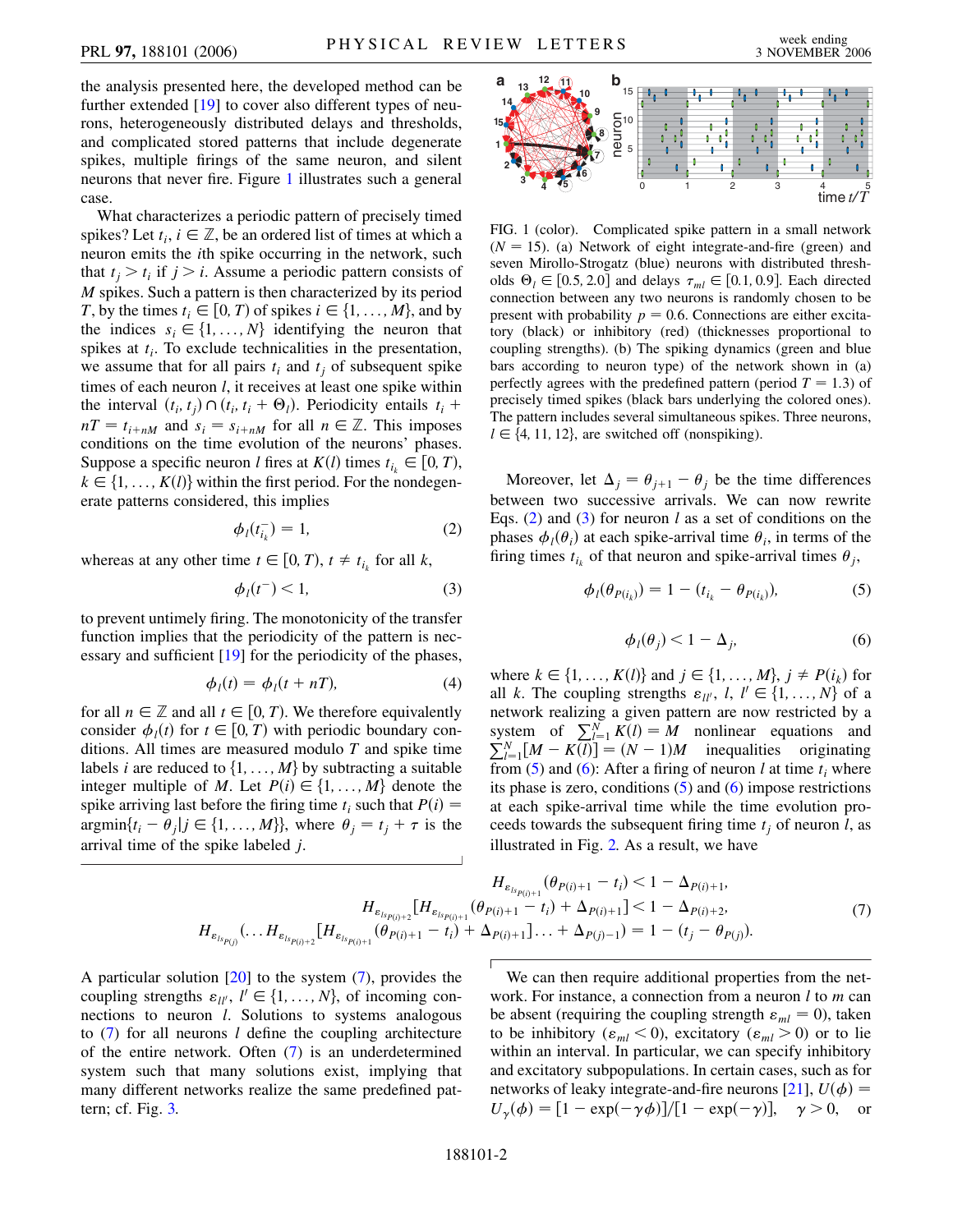<span id="page-2-0"></span>

FIG. 2 (color). (color) Restriction of a neuron's dynamics between its firing events ([7](#page-1-5)). In this example, two spikes arrive between the firing times  $t_i$  and  $t_j$  of neuron *l*. The solid line indicates one possible time evolution of the phase  $\phi_l(t)$ . Between the firing times,  $\phi_l(t)$  may follow any path within a possibly semi-infinite polygon (gray shaded; green dashed lines show other possible trajectories). A too large phase at  $\theta_{P(i)+1}$ contradicts ([7\)](#page-1-5) and will lead to early firing (dark red dashed line). The phase at  $\theta_{P(j)}$  is fixed (red dot). Any other phase inconsistent with the equality in ([7](#page-1-5)) would lead to a firing time earlier or later than predefined (light red dashed lines).

Mirollo-Strogatz neurons [[12](#page-3-8)],  $\phi$ ) =  $U_b(\phi)$  =  $b^{-1} \ln(1 + [\exp(b) - 1]\phi)$ ,  $b > 0$ , a solution of ([7](#page-1-5)) can be found in a simple way, because the system is then reducible to be linear in the couplings or polynomial in its exponentials.

Networks realizing a given pattern do not always exist. This can already be observed from a simple example: Consider a pattern with no spike arrival between two spikes sent by the same neuron. Because of its free evolution

<span id="page-2-1"></span>

FIG. 3 (color). (color) Two different networks (a),(c) realize the same predefined pattern [(b),(d) gray lines]. A small random perturbation is applied at the beginning of the second period. The network dynamics (spike times relative to the spikes of neuron  $l = 1$ , color coded for each neuron), found by exact numerical integration  $[23]$  $[23]$  $[23]$  shows that in network (a) the pattern is stable and thus regained after a few periods (b); in network (c) it is unstable (d) and eventually another pattern will be assumed.

between the spiking times, their time difference must equal the free period; hence a predefined pattern with different interspike interval is not realizable by any network.

For a simple periodic pattern, the system [\(7](#page-1-5)) is guaranteed to have a solution, as long as basic requirements (e.g., the delays being smaller than the neurons' intrinsic interspike intervals) are obeyed. Without loss of generality the neuron firing at time  $t_l$  is labeled *l*, i.e.,  $s_l = l$  for  $l \in$  $\{1, \ldots, M \equiv N\}$ . An analytic parameterization of all networks realizing such a pattern is then given by

$$
\varepsilon_{lP(l)+1} = H_{\phi_l(\theta_{P(l)+1})}^{-1}(\theta_{P(l)+1} - t_l),
$$
  
\n
$$
\varepsilon_{lP(l)+k} = H_{\phi_l(\theta_{P(l)+k})}^{-1}[\phi_l(\theta_{P(l)+k-1}) + \Delta_{P(l)+k-1}],
$$
 (8)  
\n
$$
\varepsilon_{lP(l)} = H_{1-(t_l-\theta_{P(l)})}^{-1}[\phi_l(\theta_{P(l)-1}) + \Delta_{P(l)-1}],
$$

in terms of the neurons' phases  $\phi_i(\theta_i)$ ,  $l, i \in \{1, ..., N\}$  at the spike-arrival times. Here  $k \in \{2, \ldots, N-1\}$  and  $H^{-1}_{\psi}(\phi)$  is the inverse of  $H_{\varepsilon}(\phi)$  with respect to  $\varepsilon$ . The phases  $\phi_i(\theta_i)$  are subject to the restrictions [\(6](#page-1-4)). This parameterization shows that an  $N(N - 1)$ -dimensional submanifold of networks realizing the pattern exists in  $\varepsilon_{ij}$ space. Additional features entail additional conditions on the phases at the spike-arrival times: For instance, exclusion of self-interaction is guaranteed by the conditions  $\phi_l(\theta_l) = \tau$  if there is no spike-arrival in  $(t_l, \theta_l)$ , and  $\phi_l(\theta_l) - \phi_l(\theta_{l-1}) = \Delta_{l-1}$  otherwise, reducing the dimension of the submanifold of possible networks by *N*. Moreover, requiring the couplings to be purely inhibitory leads to the accessibility conditions

$$
\phi_l(\theta_{P(l)+1}) \le \theta_{P(l)+1} - t_l, \tag{9}
$$

$$
\phi_l(\theta_{j+1}) - \phi_l(\theta_j) \le \Delta_j,\tag{10}
$$

<span id="page-2-3"></span><span id="page-2-2"></span>where  $j \neq P(l)$ . We can therefore successively choose  $\phi_l(\theta_{P(l)+m}), \ m \in \{1, \ldots, N-1\}, \text{ starting with } m=1.$ Inequalities [\(9](#page-2-2)) and [\(10\)](#page-2-3) hold with reversed relations for purely excitatory coupling. Purely inhibitory realizations exist if a pattern has period  $T > 1$  (larger than the neuron's intrinsic interspike interval); otherwise  $\phi_l(t_l^-) = 1$  is not accessible from  $\phi_l(t_l) = 0$ . Similarly, purely excitatory realizations exist if a pattern has period *T <* 1.

Is a pattern emerging in a heterogeneous network stable or unstable? We numerically investigated patterns in a variety of networks and found that in general the stability properties of a pattern depend on the details of the network it is realized in; see Fig. [3](#page-2-1) for an illustration. Depending on the network architecture, the same pattern can be exponentially stable or unstable, or exhibit oscillatory stable or unstable dynamics. For any specific pattern in any specific network, the linear stability properties can also be determined analytically, similar to the exact perturbation analyses for much simpler dynamics in more homogeneous networks [[14](#page-3-13),[16](#page-3-14)]. More generally, in every network of neurons with congenerically curved rise functions and